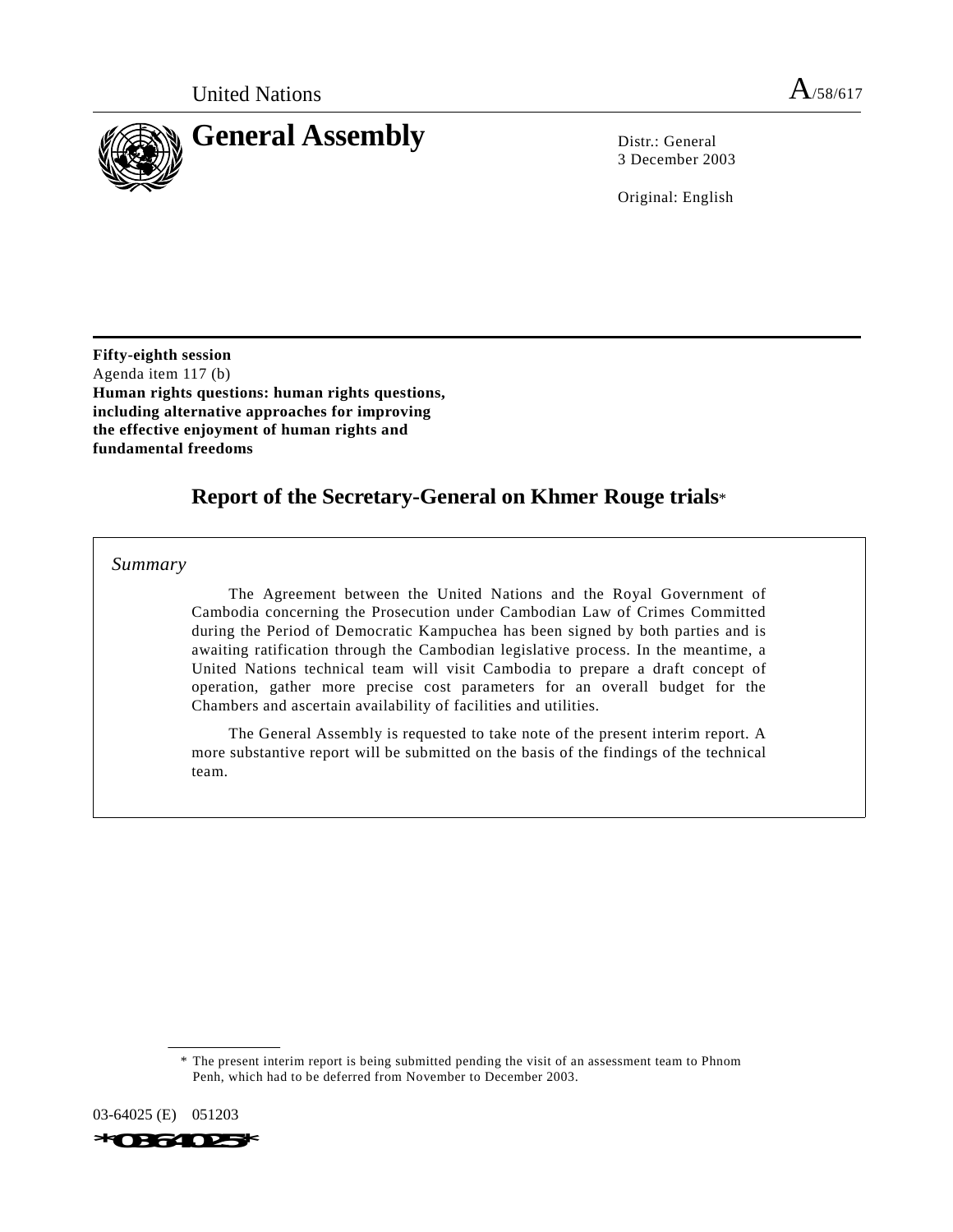1. By its resolution 57/228 B, of 13 May 2003, the General Assembly approved the draft Agreement between the United Nations and the Royal Government of Cambodia concerning the Prosecution under Cambodian Law of Crimes Committed during the Period of Democratic Kampuchea and urged the Secretary-General and the Government of Cambodia to take all measures necessary to allow the agreement to enter into force and to implement it fully thereafter. The General Assembly further decided that the expenses of the Extraordinary Chambers to be defrayed by the United Nations in accordance with the relevant provisions of the draft agreement should be borne by voluntary contributions from the international community. The Assembly requested me to report to it at its fifty-eighth session on the implementation of the resolution.

# **II. Ratification process**

2. The agreement between the United Nations and the Government of Cambodia was signed in Phnom Penh on 6 June 2003 by Senior Minister Sok An on behalf of the Government of Cambodia and by the Legal Counsel on behalf of the United Nations.

3. In accordance with article 30 of the agreement, it now needs to be ratified by the relevant constitutional authorities of Cambodia. Under that same article, the Government of Cambodia has undertaken to make its best endeavours to obtain such ratification by the earliest possible date.<sup>1</sup>

4. On 27 July 2003, Cambodia held general elections to constitute a new National Assembly. While the Cambodian People's Party received a majority of votes, it did not win enough seats in the Assembly to form a one-party government. At the time of writing, negotiations are under way between the three main parties to form a coalition government, however, to date, the normal legislative process has not resumed. Under the circumstances, it is not possible to foresee at which time the bill seeking the ratification of the agreement will be presented to the National Assembly.

### **III. Technical assessment visit**

5. Preparations continue within the Secretariat to secure and organize the assistance that the United Nations is to provide to the Government of Cambodia under the terms of the agreement. To that end, a coordinator has been appointed. His first task has been to prepare the visit of a five-member technical assessment team to Phnom Penh. The team will gather the necessary information for formulating a concept of operations for the Extraordinary Chambers and their related institutions and will develop planning parameters for an overall budget, which are to serve as a base for an appeal to donors. It will also, inter alia: view premises proposed by the Government for the Extraordinary Chambers and their related institutions; identify utilities, facilities and services to be provided by the Government, as foreseen in article 14 of the agreement; identify the costs for utilities and services that are to be borne by the United Nations pursuant to article 17 (b) of the agreement; identify the safety and security arrangements that are to be the responsibility of the United Nations pursuant to article 17 (e) of the agreement; and identify such other